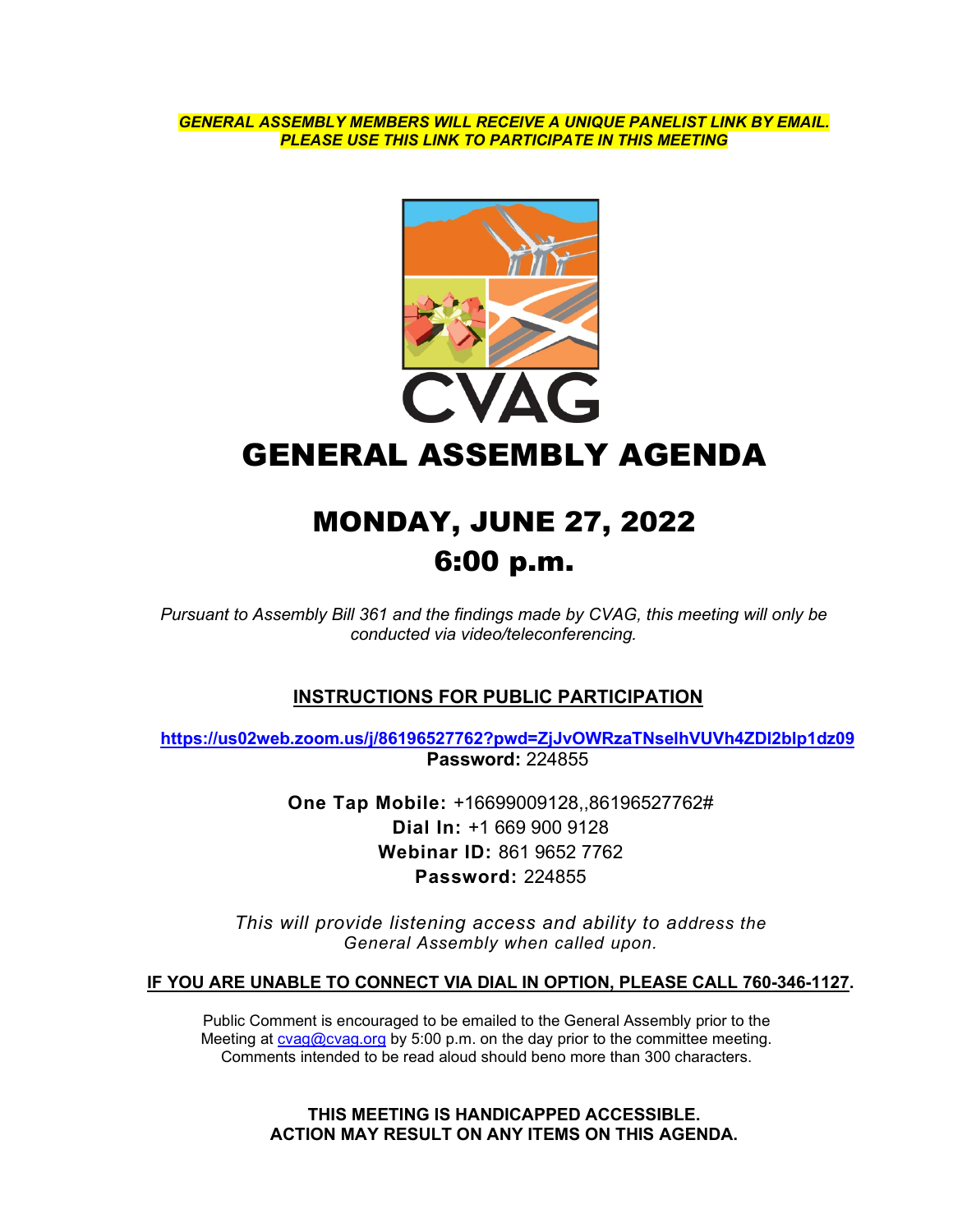# **1. CALL TO ORDER**

Chair Christy Holstege, Councilmember, City of Palm Springs

# **2. ROLL CALL**

## **A. Member Roster [4](#page-3-0)**

**3. PLEDGE OF ALLEGIANCE & NATIONAL ANTHEM**

Mayor Steven Hernandez, City of Coachella

Barry Minniefield, Palm Springs resident and contestant on The Voice

# **4. PUBLIC COMMENTS ON AGENDA ITEMS**

This is the time and place for members of the public to address the General Assembly on agenda items. At the discretion of the Chair, comments may be taken at the time items are presented. Please limit comments to three (3) minutes.

# **5. CHAIR/ EXECUTIVE DIRECTOR COMMENTS**

**A. Highlights from Fiscal Year 2021/2022**

# **6. CONSENT CALENDAR**

- **A. Approve the June 28, 2021 General Assembly Minutes [5](#page-4-0)**
- **7. DISCUSSION / ACTION**
- **[14](#page-13-0) A. CVAG Fiscal Year 2022/23 Budget** – Claude Kilgore **Recommendation:** Approve Resolution No. 2022-05 adopting CVAG's 2022/23 Fiscal Year Annual Budget, Salary Schedule, and Allocated Positions
- **[17](#page-16-0) B. CVAG Officer Rotation for FY 2022/2023 –** Jennifer Nelson **Recommendation:** Elect the representative from the City of Coachella to serve as FY 2022/2023 Chair and the representative from the City of Desert Hot Springs to serve as FY 2022/2023 Vice Chair

# **8. PRESENTATION AND SPECIAL RECOGNITION**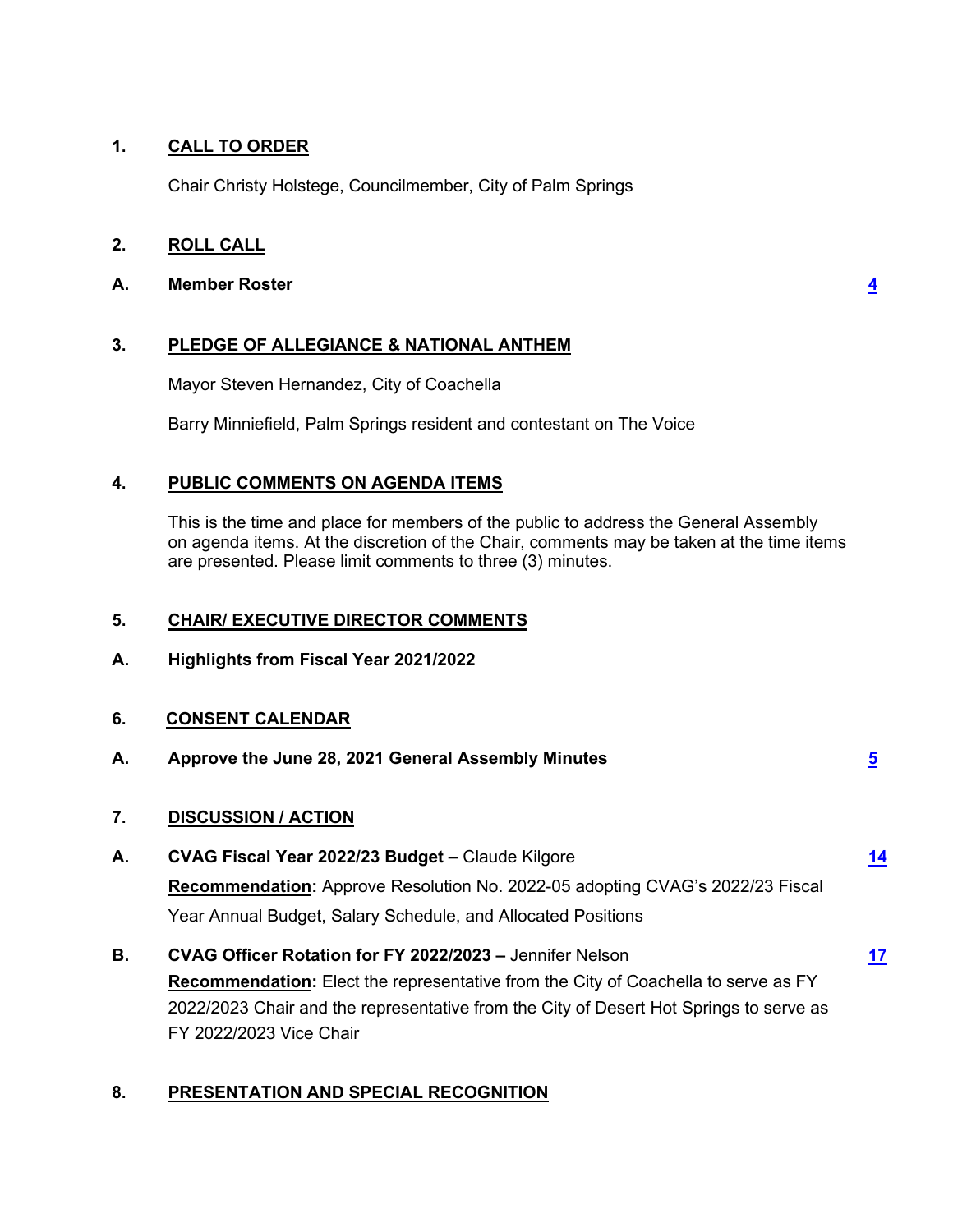# **9. PUBLIC COMMENTS ON NON-AGENDA ITEMS**

This is the time and place for members of the public to address the General Assembly on items of general interest within the purview of this committee. Please limit comments to two (2) minutes.

# **10. ANNOUNCEMENTS**

Upcoming Meetings:

The next meeting of the **Executive Committee** will be held on Monday, September 26, 2022, at 4:30 p.m. via Zoom webinar.

The next meeting of the **General Assembly** will be held on Monday, June 26, 2023, at 6 p.m. via Zoom webinar.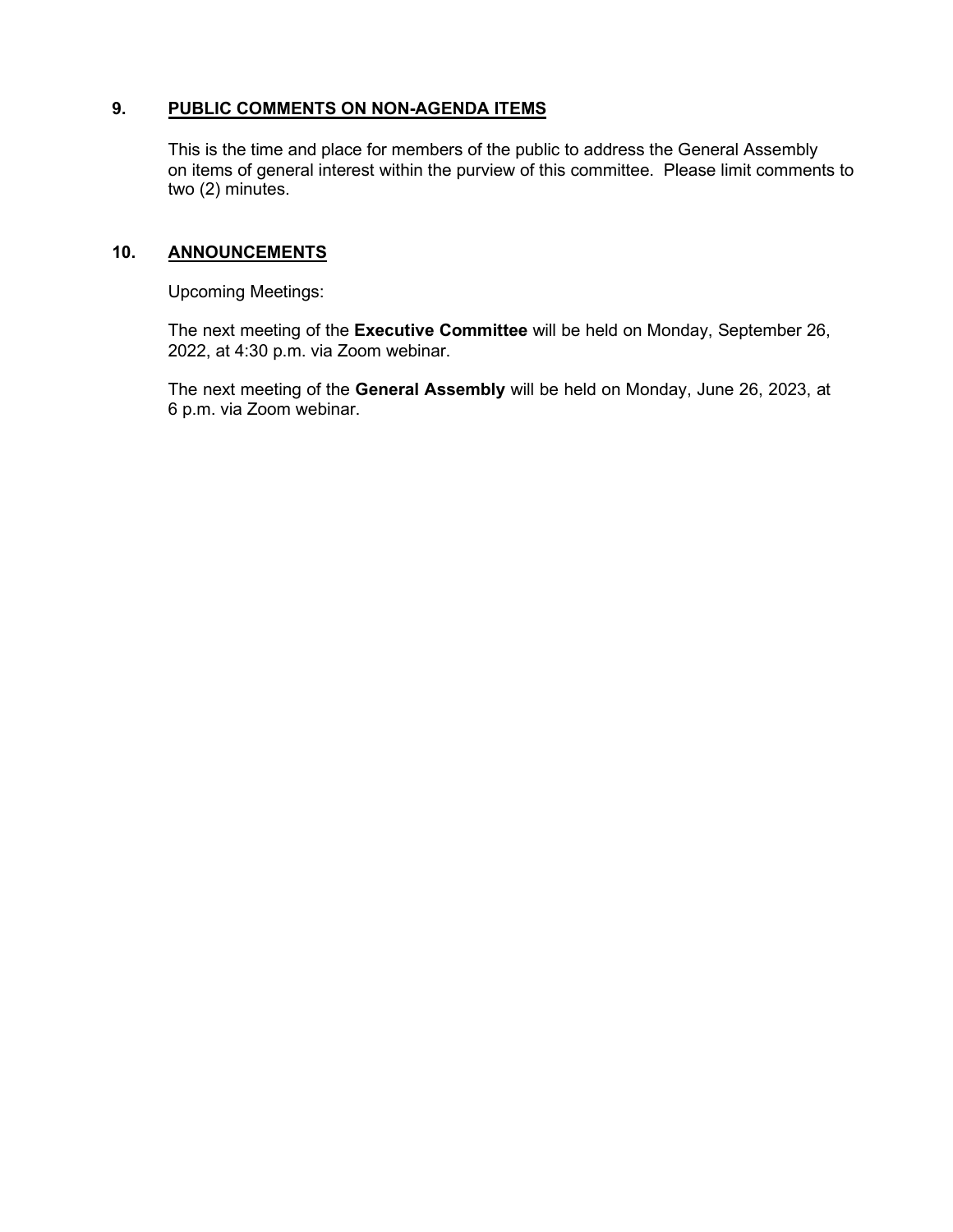# <span id="page-3-0"></span>ITEM 2A

# **Coachella Valley Association of Governments General Assembly June 27, 2022**

# **CITY OF BLYTHE**

Mayor Dale Reynolds Vice Mayor Joseph DeConinck Councilmember Joseph Halby III Councilmember Johnny Rodriguez Councilmember Sam Burton

# **CITY OF CATHEDRAL CITY**

Mayor Ernesto Gutierrez Mayor Pro Tem Rita Lamb Councilmember Mark Carnevale Councilmember Nancy Ross Councilmember Raymond Gregory

#### **CITY OF COACHELLA, VICE CHAIR**

Mayor Steven Hernandez Mayor Pro Tem Josie Gonzalez Councilmember Denise Delgado Councilmember Megan Beaman Jacinto Councilmember Neftali Galarza

#### **CITY OF DESERT HOT SPRINGS**

Mayor Scott Matas Mayor Pro Tem Gary Gardner Councilmember Russell Betts Councilmember Jan Pye Councilmember Roger Nunez

# **CITY OF INDIAN WELLS**

Mayor Dana Reed Mayor Pro Tem Donna Griffith Councilmember Richard Balocco Councilmember Rob Bernheimer Councilmember Greg Sanders

# **CITY OF INDIO**

Mayor Waymond Fermon Mayor Pro Tem Oscar Ortiz Councilmember Lupe Ramos Amith Councilmember Elaine Holmes Councilmember Glenn Miller

# **CITY OF LA QUINTA**

Mayor Linda Evans Mayor Pro Tem Kathleen Fitzpatrick Councilmember Robert Radi Councilmember John Peña Councilmember Steve Sanchez

# **CITY OF PALM DESERT**

Mayor Jan Harnik Mayor Pro Tem Sabby Jonathan Councilmember Gina Nestande Councilmember Kathleen Kelly Councilmember Karina Quintanilla

#### **CITY OF PALM SPRINGS, CHAIR**

Mayor Lisa Middleton Mayor Pro Tem Grace Garner Councilmember Christy Holstege Councilmember Geoff Kors Councilmember Dennis Woods

# **CITY OF RANCHO MIRAGE**

Mayor Charles Townsend Mayor Pro Tem Richard Kite Councilmember Steve Downs Councilmember Ted Weill Councilmember Iris Smotrich

# **COUNTY OF RIVERSIDE**

Supervisor Kevin Jeffries Supervisor Karen Spiegel Supervisor Chuck Washington Supervisor V. Manuel Perez Supervisor Jeff Hewitt

#### **AGUA CALIENTE BAND OF CAHUILLA INDIANS**

Tribal Chair Reid D. Milanovich Tribal Sec/Treas Vincent Gonzales III Tribal Member Jessica Norte Tribal Member John R. Preckwinkle III

#### **CABAZON BAND OF CAHULLA INDIANS**

Tribal Chair Douglas Welmas Tribal Vice Chair San Juanita Callaway Tribal Sec/Treas Helen Ruth Callaway Tribal Liaison Alexis Nichols Tribal Member at Large Brenda Soulliere

#### **TORRES MARTINEZ DESERT CAHUILLA INDIANS**

Tribal Chair Thomas Tortez Tribal Vice Chair Joseph Mirelez Tribal Treasurer Rosemarie Morreo Tribal Secretary Altrena Satillanes Tribal Member Richie Lopez

#### **TWENTY-NINE PALMS BAND OF MISSION INDIANS**

Tribal Chair Darrell Mike

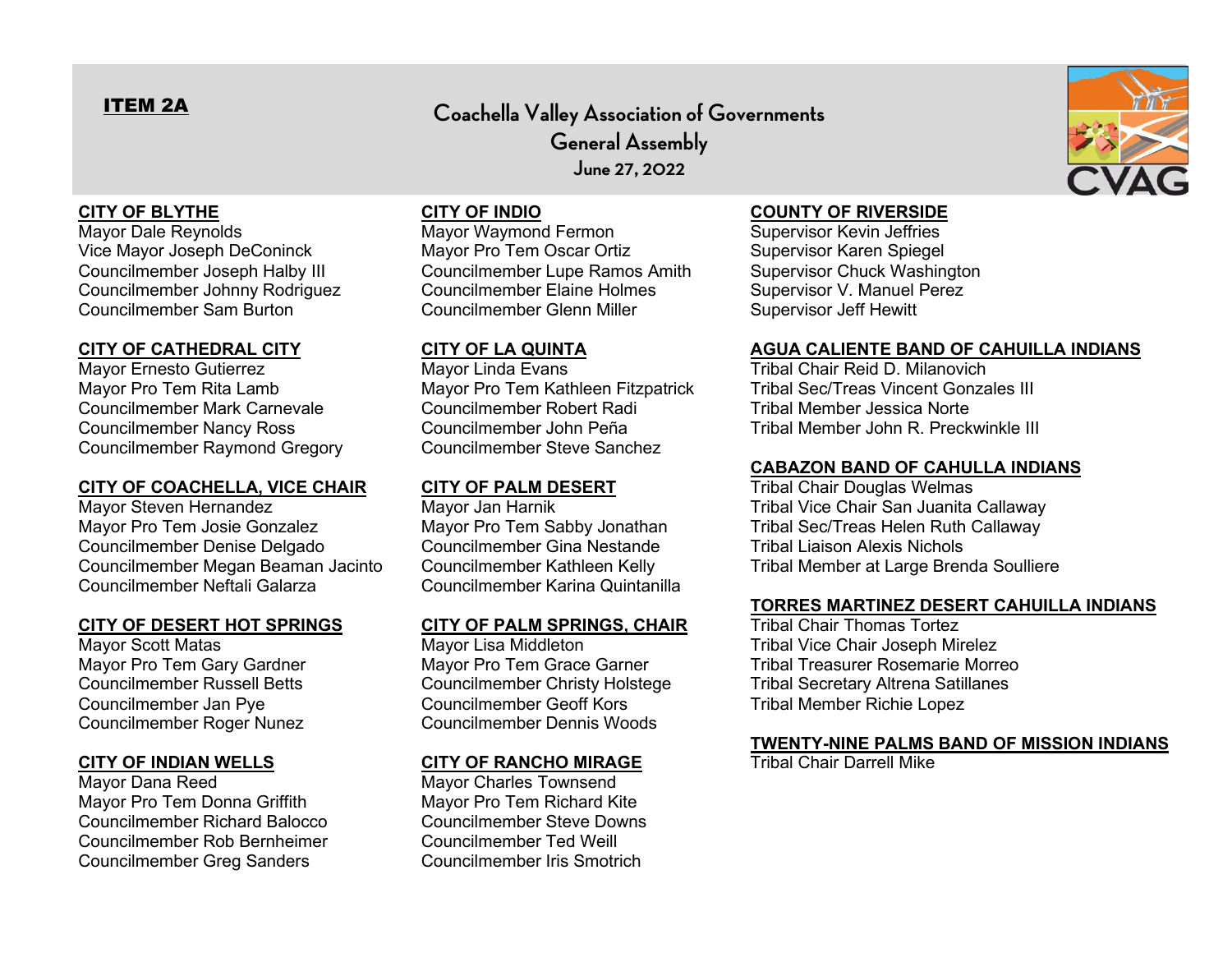# **GENERAL ASSEMBLY MINUTES OF MEETING MONDAY, JUNE 28, 2021**



# <span id="page-4-0"></span>**1. CALL TO ORDER**

The June 28, 2021, General Assembly meeting was called to order at 6:00 p.m. by Chair Glenn Miller, Councilmember, City of Indio, via Zoom videoconference, which was pursuant to Gov. Newsom's executive order governing how meetings are held during the COVID-19 pandemic.

### **2. ROLL CALL**

It was determined a quorum was present.

#### **MEMBERS PRESENT AGENCY**

| Mayor Dale Reynolds                                                                                                                                                  | City of Blythe                                                                                                                                             |
|----------------------------------------------------------------------------------------------------------------------------------------------------------------------|------------------------------------------------------------------------------------------------------------------------------------------------------------|
| <b>Mayor Raymond Gregory</b><br>Mayor Pro Tem Ernesto Gutierrez<br><b>Councilmember Mark Carnevale</b><br><b>Councilmember Nancy Ross</b><br>Councilmember Rita Lamb | City of Cathedral City<br><b>City of Cathedral City</b><br><b>City of Cathedral City</b><br><b>City of Cathedral City</b><br><b>City of Cathedral City</b> |
| Mayor Steven Hernandez<br>Councilmember Denise Delgado                                                                                                               | City of Coachella<br>City of Coachella                                                                                                                     |
| Mayor Pro Tem Russell Betts<br><b>Councilmember Gary Gardner</b><br>Councilmember Jan Pye<br>Councilmember Roger Nuñez                                               | <b>City of Desert Hot Springs</b><br><b>City of Desert Hot Springs</b><br><b>City of Desert Hot Springs</b><br><b>City of Desert Hot Springs</b>           |
| Mayor Pro Tem Dana Reed                                                                                                                                              | City of Indian Wells                                                                                                                                       |
| <b>Mayor Elaine Holmes</b><br><b>Councilmember Glenn Miller</b><br><b>Councilmember Oscar Ortiz</b>                                                                  | City of Indio<br>City of Indio<br>City of Indio                                                                                                            |
| Mayor Linda Evans<br>Mayor Pro Tem Robert Radi<br>Councilmember Kathleen Fitzpatrick<br>Councilmember John Peña<br><b>Councilmember Steve Sanchez</b>                | City of La Quinta<br>City of La Quinta<br>City of La Quinta<br>City of La Quinta<br>City of La Quinta                                                      |
| Mayor Kathleen Kelly<br>Mayor Pro Tem Jan Harnik<br>Councilmember Karina Quintanilla                                                                                 | <b>City of Palm Desert</b><br>City of Palm Desert<br><b>City of Palm Desert</b>                                                                            |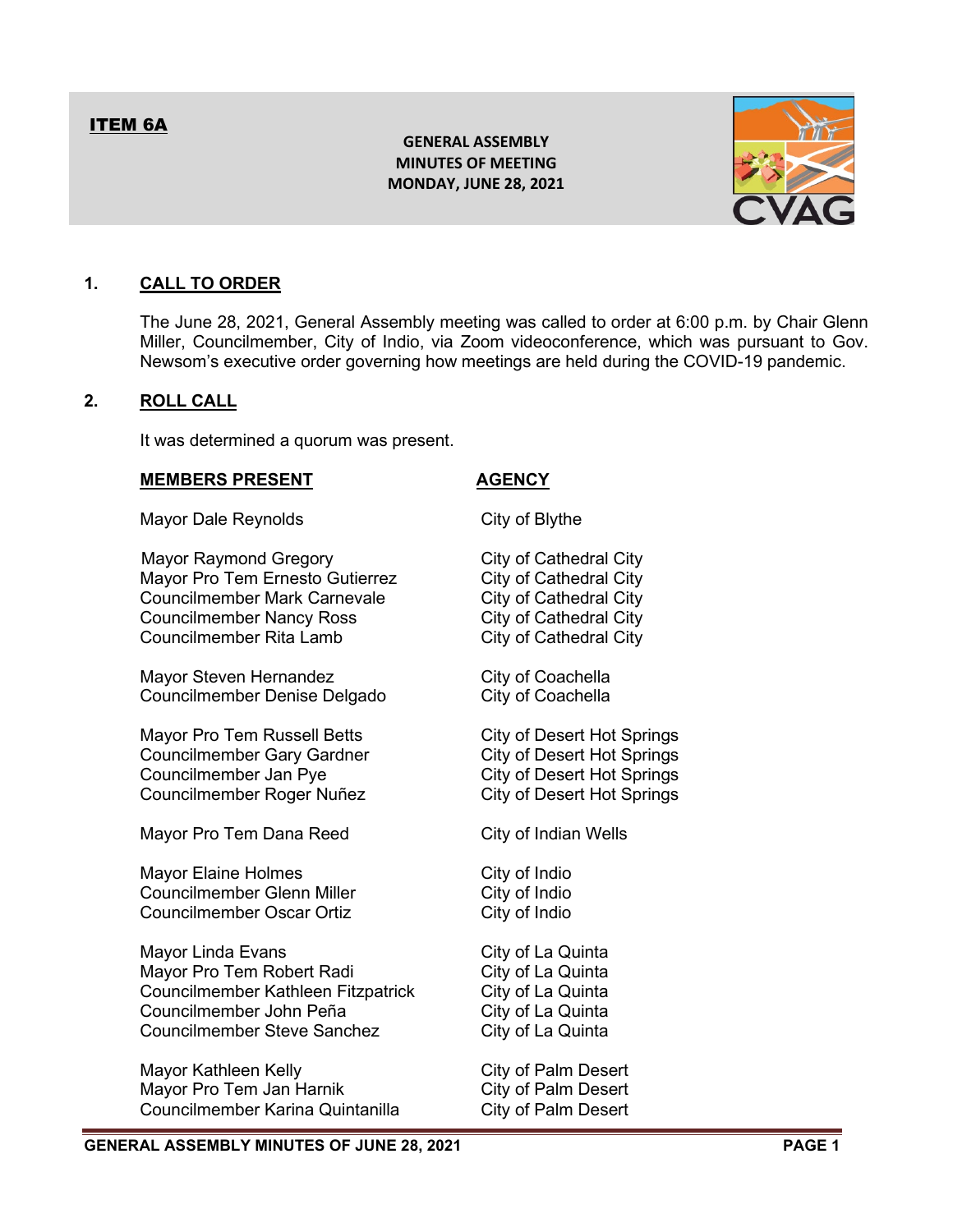Mayor Christy Holstege City of Palm Springs Mayor Pro Tem Lisa Middleton

Mayor Ted Weill **Mayor Ted Weill** Mayor Ted Weill and Museum City of Rancho Mirage Mayor Pro Tem Charles Townsend City of Rancho Mirage Councilmember Richard W. Kite City of Rancho Mirage Councilmember Iris Smotrich City of Rancho Mirage

CEO Jeff Van Wagenen **County of Riverside 1<sup>st</sup> District**<br>Supervisor Karen Spiegel County of Riverside 2<sup>nd</sup> District Director of Transportation Mark Lancaster County of Riverside 3<sup>rd</sup> District Supervisor V. Manuel Perez County of Riverside 4<sup>th</sup> District Supervisor Jeff Hewitt County of Riverside 5<sup>th</sup> District

County of Riverside 2<sup>nd</sup> District

Tribal Chairman Jeff Grubbe Agua Caliente Band of Cahuilla Indians Vice Chair Reid Milanovich **Agua Caliente Band of Cahuilla Indians** Tribal Member Jessica Norte Agua Caliente Band of Cahuilla Indians Tribal Member John R. Preckwinkle III Agua Caliente Band of Cahuilla Indians

Tribal Chair Douglas Welmas Cabazon Band of Mission Indians Tribal Member Brenda Soulliere Cabazon Band of Mission Indians

Tribal Vice Chair Joseph Mirelez Torres Martinez Desert Cahuilla Indians Tribal Treasurer Rosemarie Morreo Torres Martinez Desert Cahuilla Indians Tribal Member Richie Lopez Torres Martinez Desert Cahuilla Indians

# **OTHERS PRESENT**

Jim Barrett **Justin Clifton** Tony Miaz Pat Cooper Chris Freeland Grant Wilson Martin Magaña Brittney Sowell Greg Rodriguez Greg Sanders Shawn Isaac Carlos Ortiz Jon McMillan Charlie McClendon Ashly Cary Jan Hargrave **Erin Sasse** 

Luke Rainey Margaret Park Emmanuel Martinez

#### **STAFF PRESENT**

Tom Kirk Claude Kilgore Erica Felci Katie Barrows Jon Hoy Eric Cowle Tom Cox Peter Satin Val Galeana Kathleen Brundige Joanna Stueckle Mike Gladish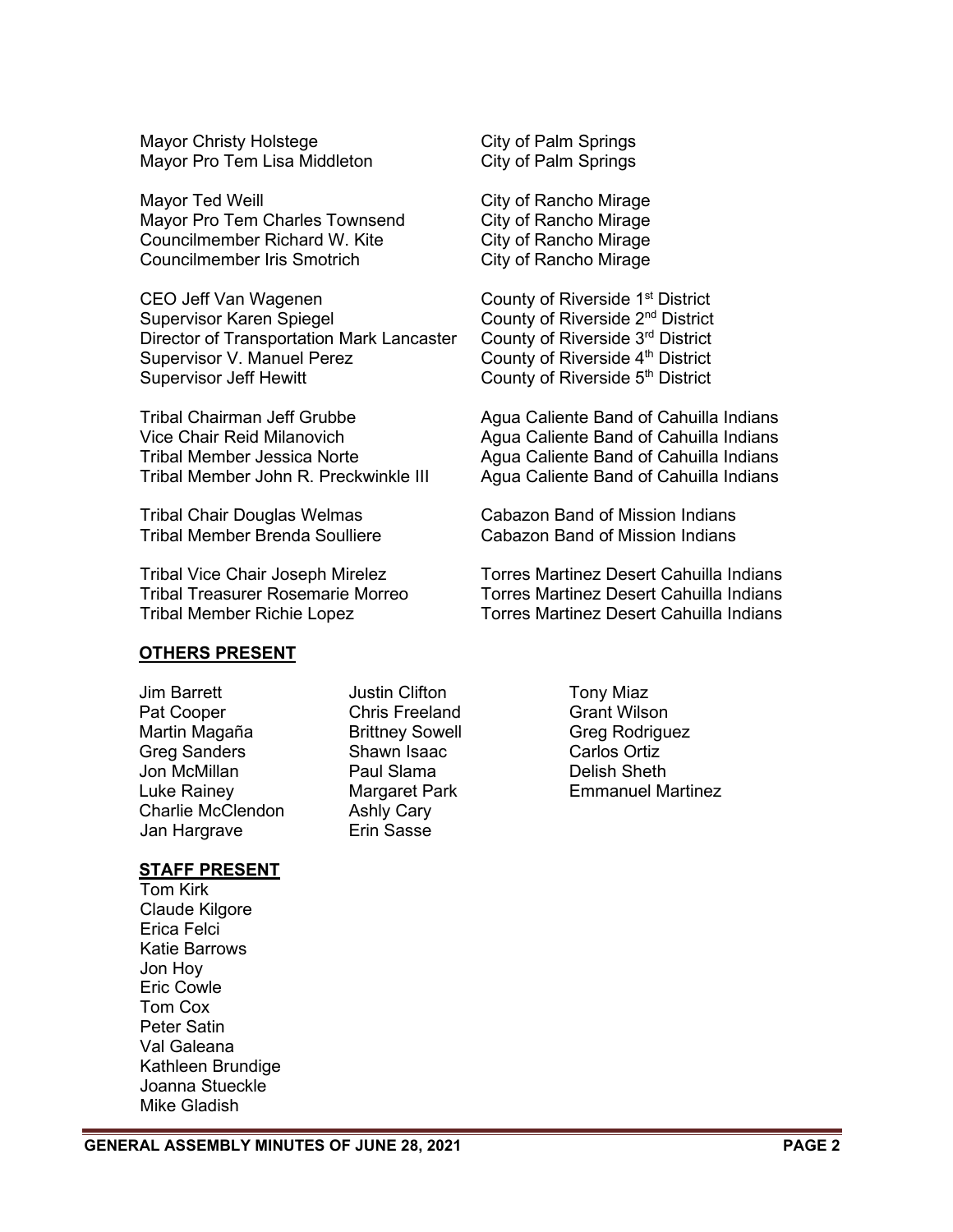Oscar Vizcarra Murray Quance Beverly Newton Trisha Stull Cynthia Ramirez Anyse Smith Stephanie Shambow Ivan Tenorio Michael Jenkins, CVAG Legal Counsel

# **3. PLEDGE OF ALLEGIANCE**

Mayor Christy Holstege led the General Assembly in the Pledge of Allegiance

#### **4. PUBLIC COMMENTS ON AGENDA ITEMS**

There were no public comments.

#### **5. EXECUTIVE DIRECTOR COMMENTS**

CVAG Executive Director, Tom Kirk, presented the highlights from fiscal year 2020/2021 and noted excelled progress and accomplishments despite the COVID-19 pandemic. Mr. Kirk thanked the CVAG staff and all jurisdictions for their hard work and dedication during that time. Mr. Kirk discussed the Governor's budget and the State's Active Transportation Program, noting how it could affect housing and infrastructure funding for the Coachella Valley. Mr. Kirk also thanked Blythe Vice Mayor Joey DeConinck for the cantaloupes he donated for General Assembly.

# **6. CONSENT CALENDAR**

**IT WAS MOVED BY THE CITY OF LA QUINTA AND SECONDED BY THE CITY OF DESERT HOT SPRINGS TO:**

- **A. APPROVE THE JUNE 29, 2020, GENERAL ASSEMBLY MINUTES.**
- **B. APPROVE AMENDMENTS TO THE CVAG'S BY-LAWS TO UPDATE THE ROTATION OF THE CVAG CHAIRMANSHIP AND REFLECT CURRENT MEMBERSHIP.**

**THE MOTION CARRIED WITH 44 AYES AND 26 MEMBERS ABSENT.**

| <b>MAYOR DALE REYNOLDS</b>             | <b>AYE</b>    |
|----------------------------------------|---------------|
| <b>VICE MAYOR JOSEPH DECONINCK</b>     | <b>ABSENT</b> |
| <b>COUNCILMEMBER JOSEPH HALBY III</b>  | <b>ABSENT</b> |
| <b>COUNCILMEMBER JOHNNY RODRIGUEZ</b>  | <b>ABSENT</b> |
| <b>COUNCILMEMBER SAM BURTON</b>        | <b>ABSENT</b> |
| <b>MAYOR RAYMOND GREGORY</b>           | <b>AYE</b>    |
| <b>MAYOR PRO TEM ERNESTO GUTIERREZ</b> | <b>AYE</b>    |
| <b>COUNCILMEMBER MARK CARNEVALE</b>    | <b>AYE</b>    |
| <b>COUNCILMEMBER NANCY ROSS</b>        | <b>AYE</b>    |
| <b>COUNCILMEMBER RITA LAMB</b>         | <b>AYF</b>    |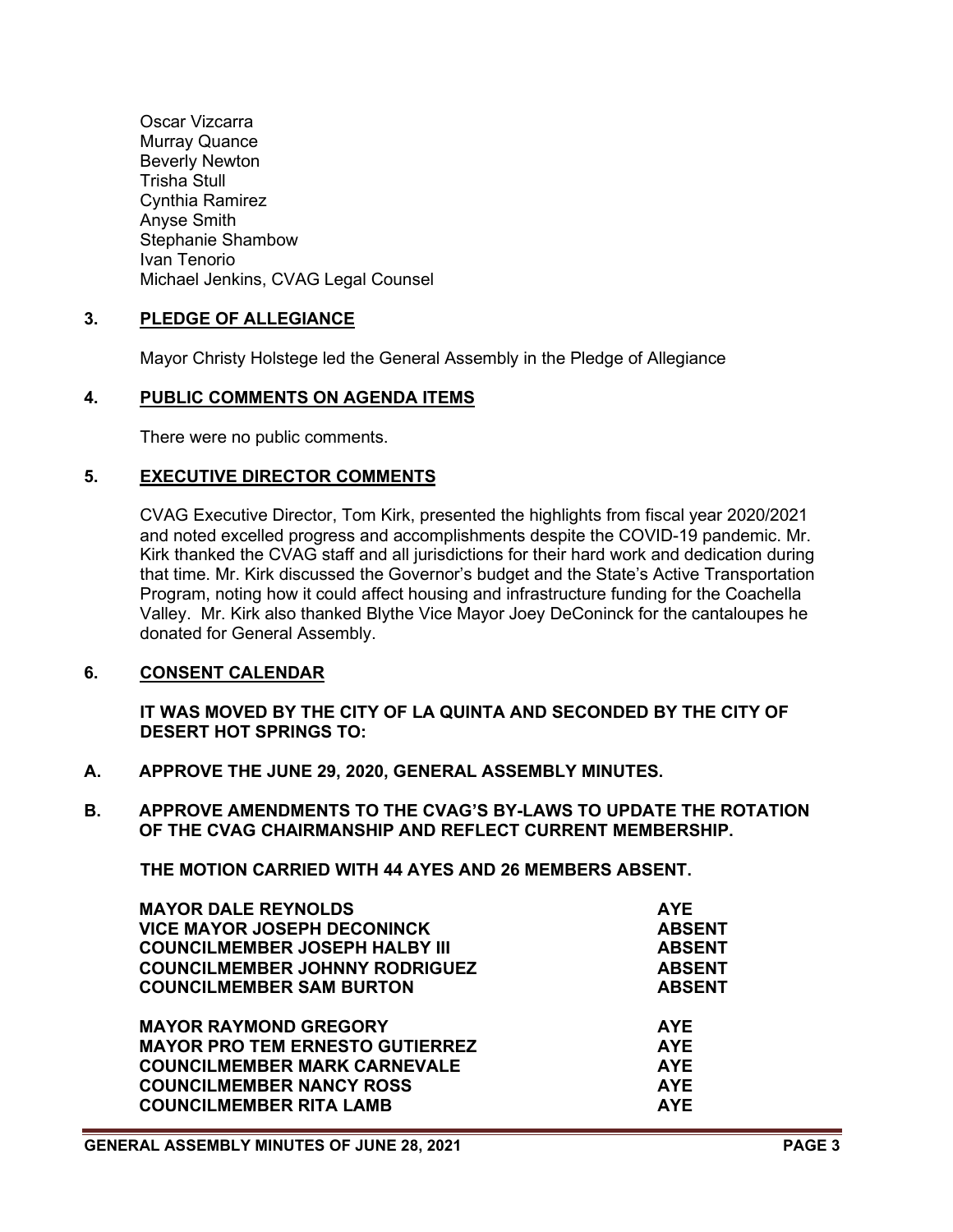| <b>MAYOR STEVEN HERNANDEZ</b>             | <b>AYE</b>    |
|-------------------------------------------|---------------|
| <b>MAYOR PRO TEM JOSIE GONZALEZ</b>       | <b>ABSENT</b> |
| <b>COUNCILMEMBER DENISE DELGADO</b>       | <b>AYE</b>    |
| <b>COUNCILMEMBER MEGAN BEAMAN JACINTO</b> | <b>ABSENT</b> |
| <b>COUNCILMEMBER NEFTALI GALARZA</b>      | <b>ABSENT</b> |
| <b>MAYOR SCOTT MATAS</b>                  | <b>ABSENT</b> |
| <b>MAYOR PRO TEM RUSSELL BETTS</b>        | <b>AYE</b>    |
| <b>COUNCILMEMBER GARY GARDNER</b>         | <b>AYE</b>    |
| <b>COUNCILMEMBER JAN PYE</b>              | <b>AYE</b>    |
| <b>COUNCILMEMBER ROGER NUÑEZ</b>          | <b>AYE</b>    |
| <b>MAYOR RICHARD BALOCCO</b>              | <b>ABSENT</b> |
| <b>MAYOR PRO TEM DANA REED</b>            | <b>AYE</b>    |
| <b>COUNCILMEMBER DONNA GRIFFITH</b>       | <b>ABSENT</b> |
| <b>COUNCILMEMBER KIMBERLY MUZIK</b>       | <b>ABSENT</b> |
| <b>COUNCILMEMBER GREG SANDERS</b>         | <b>ABSENT</b> |
| <b>MAYOR ELAINE HOLMES</b>                | <b>AYE</b>    |
| <b>MAYOR PRO TEM WAYMOND FERMON</b>       | <b>ABSENT</b> |
| <b>COUNCILMEMBER LUPE RAMOS AMITH</b>     | <b>ABSENT</b> |
| <b>COUNCILMEMBER GLENN MILLER</b>         | <b>AYE</b>    |
| <b>COUNCILMEMBER OSCAR ORTIZ</b>          | <b>AYE</b>    |
| <b>MAYOR LINDA EVANS</b>                  | <b>AYE</b>    |
| <b>MAYOR PRO TEM ROBERT RADI</b>          | <b>AYE</b>    |
| <b>COUNCILMEMBER KATHLEEN FITZPATRICK</b> | <b>AYE</b>    |
| <b>COUNCILMEMBER JOHN PEÑA</b>            | <b>AYE</b>    |
| <b>COUNCILMEMBER STEVE SANCHEZ</b>        | <b>AYE</b>    |
| <b>MAYOR KATHLEEN KELLY</b>               | <b>AYE</b>    |
| <b>MAYOR PRO TEM JAN HARNIK</b>           | <b>AYE</b>    |
| <b>COUNCILMEMBER GINA NESTANDE</b>        | <b>ABSENT</b> |
| <b>COUNCILMEMBER SABBY JONATHAN</b>       | <b>ABSENT</b> |
| <b>COUNCILMEMBER KARINA QUINTANILLA</b>   | <b>AYE</b>    |
| <b>MAYOR CHRISTY HOLSTEGE</b>             | <b>AYE</b>    |
| <b>MAYOR PRO TEM LISA MIDDLETON</b>       | <b>AYE</b>    |
| <b>COUNCILMEMBER GRACE GARNER</b>         | <b>ABSENT</b> |
| <b>COUNCILMEMBER GEOFF KORS</b>           | <b>ABSENT</b> |
| <b>COUNCILMEMBER DENNIS WOODS</b>         | <b>ABSENT</b> |
| <b>MAYOR TED WEILL</b>                    | <b>AYE</b>    |
| <b>MAYOR PRO TEM CHARLES TOWNSEND</b>     | <b>AYE</b>    |
| <b>COUNCILMEMBER G. DANA HOBART</b>       | <b>ABSENT</b> |
| <b>COUNCILMEMBER RICHARD W. KITE</b>      | <b>AYE</b>    |
| <b>COUNCILMEMBER IRIS SMOTRICH</b>        | <b>AYE</b>    |
| <b>CEO JEFF VAN WAGENEN</b>               | <b>AYE</b>    |
| <b>SUPERVISOR KAREN SPIEGEL</b>           | <b>AYE</b>    |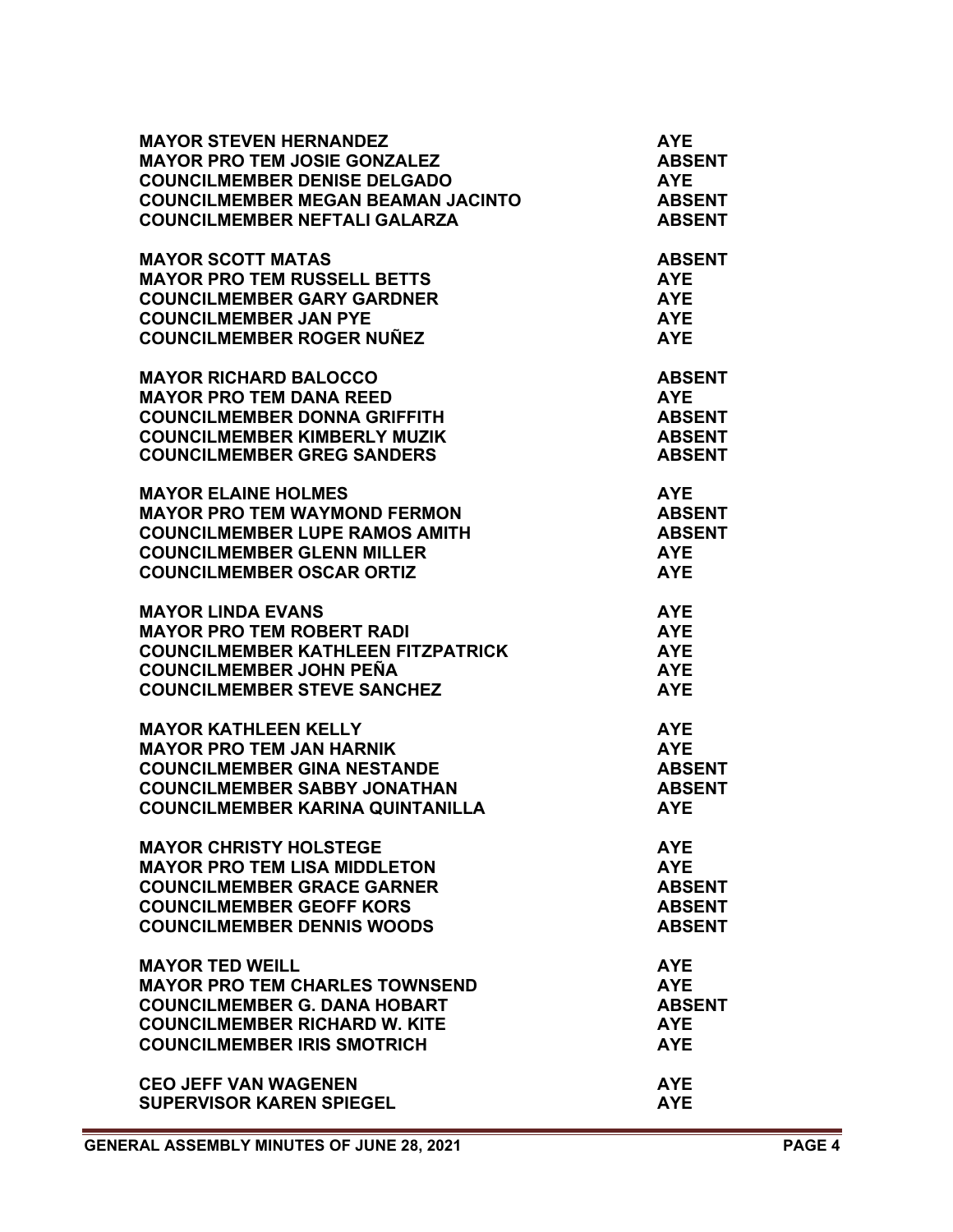| <b>TRANSPORTATION DIRECTOR MARK LANCASTER</b>  | <b>AYE</b>    |
|------------------------------------------------|---------------|
| <b>SUPERVISOR V. MANUEL PEREZ</b>              | <b>AYE</b>    |
| <b>SUPERVISOR JEFF HEWITT</b>                  | <b>AYE</b>    |
| <b>TRIBAL CHAIR JEFF L. GRUBBE</b>             | <b>AYE</b>    |
| TRIBAL VICE-CHAIR REID MILANOVICH              | <b>AYE</b>    |
| TRIBAL SEC/TREAS VINCENT GONZALES III          | <b>ABSENT</b> |
| <b>TRIBAL MEMBER JESSICA NORTE</b>             | <b>AYE</b>    |
| TRIBAL MEMBER JOHN R. PRECKWINKLE III          | <b>AYE</b>    |
| <b>TRIBAL CHAIR DOUGLAS WELMAS</b>             | <b>AYE</b>    |
| TRIBAL VICE CHAIR SAN JUANITA CALLAWAY         | <b>ABSENT</b> |
| <b>TRIBAL SEC/TREAS HELEN RUTH CALLAWAY</b>    | <b>ABSENT</b> |
| <b>TRIBAL LIAISON ALEXIS NICHOLS</b>           | <b>ABSENT</b> |
| <b>TRIBAL MEMBER AT LARGE BRENDA SOULLIERE</b> | <b>AYE</b>    |
| <b>TRIBAL CHAIR THOMAS TORTEZ</b>              | <b>ABSENT</b> |
| <b>TRIBAL VICE CHAIR JOSEPH MIRELEZ</b>        | <b>AYE</b>    |
| <b>TRIBAL TREASURER ROSEMARIE MORREO</b>       | <b>AYE</b>    |
| <b>TRIBAL SECRETARY ALTRENA SATILLANES</b>     | <b>ABSENT</b> |
| <b>TRIBAL MEMBER RICHIE LOPEZ</b>              | <b>AYE</b>    |

# **7. DISCUSSION/ACTION**

**A. 2021/2022 Fiscal Year Annual Budget, Salary Schedule, and Allocated Positions –** Claude Kilgore

The staff report was presented to the General Assembly.

**IT WAS MOVED BY THE CITY OF INDIAN WELLS AND SECONDED BY THE CITY OF RANCHO MIRAGE TO APPROVE RESOLUTION NO. 21-003 ADOPTING CVAG'S 2021/2022 FISCAL YEAR ANNUAL BUDGET, SALARY SCHEDULE, AND ALLOCATED POSITIONS.**

**THE MOTION CARRIED WITH 44 AYES AND 26 MEMBERS ABSENT.**

| <b>MAYOR DALE REYNOLDS</b>             | <b>AYE</b>    |
|----------------------------------------|---------------|
| <b>VICE MAYOR JOSEPH DECONINCK</b>     | <b>ABSENT</b> |
| <b>COUNCILMEMBER JOSEPH HALBY III</b>  | <b>ABSENT</b> |
| <b>COUNCILMEMBER JOHNNY RODRIGUEZ</b>  | <b>ABSENT</b> |
| <b>COUNCILMEMBER SAM BURTON</b>        | <b>ABSENT</b> |
| <b>MAYOR RAYMOND GREGORY</b>           | <b>AYE</b>    |
| <b>MAYOR PRO TEM ERNESTO GUTIERREZ</b> | <b>AYE</b>    |
| <b>COUNCILMEMBER MARK CARNEVALE</b>    | <b>AYE</b>    |
| <b>COUNCILMEMBER NANCY ROSS</b>        | <b>AYE</b>    |
| <b>COUNCILMEMBER RITA LAMB</b>         | <b>AYE</b>    |
| <b>MAYOR STEVEN HERNANDEZ</b>          | <b>AYE</b>    |
| <b>MAYOR PRO TEM JOSIE GONZALEZ</b>    | <b>ABSENT</b> |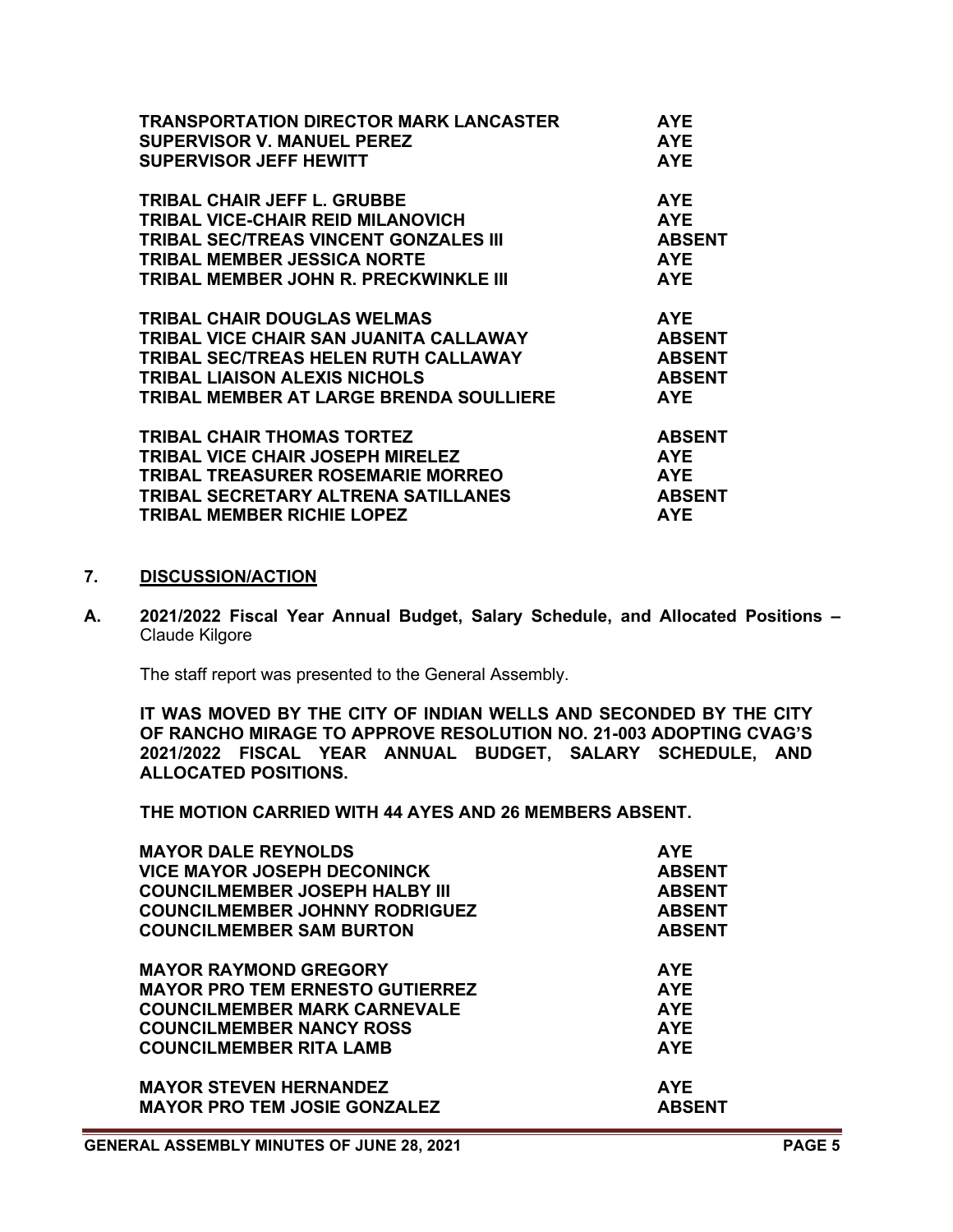| <b>COUNCILMEMBER DENISE DELGADO</b><br><b>COUNCILMEMBER MEGAN BEAMAN JACINTO</b><br><b>COUNCILMEMBER NEFTALI GALARZA</b> | <b>AYE</b><br><b>ABSENT</b><br><b>ABSENT</b> |
|--------------------------------------------------------------------------------------------------------------------------|----------------------------------------------|
| <b>MAYOR SCOTT MATAS</b>                                                                                                 | <b>ABSENT</b>                                |
| <b>MAYOR PRO TEM RUSSELL BETTS</b>                                                                                       | <b>AYE</b>                                   |
| <b>COUNCILMEMBER GARY GARDNER</b>                                                                                        | <b>AYE</b>                                   |
| <b>COUNCILMEMBER JAN PYE</b>                                                                                             | <b>AYE</b>                                   |
| <b>COUNCILMEMBER ROGER NUÑEZ</b>                                                                                         | <b>AYE</b>                                   |
| <b>MAYOR RICHARD BALOCCO</b>                                                                                             | <b>ABSENT</b>                                |
| <b>MAYOR PRO TEM DANA REED</b>                                                                                           | <b>AYE</b>                                   |
| <b>COUNCILMEMBER DONNA GRIFFITH</b>                                                                                      | <b>ABSENT</b>                                |
| <b>COUNCILMEMBER KIMBERLY MUZIK</b>                                                                                      | <b>ABSENT</b>                                |
| <b>COUNCILMEMBER GREG SANDERS</b>                                                                                        | <b>ABSENT</b>                                |
| <b>MAYOR ELAINE HOLMES</b>                                                                                               | <b>AYE</b>                                   |
| <b>MAYOR PRO TEM WAYMOND FERMON</b>                                                                                      | <b>ABSENT</b>                                |
| <b>COUNCILMEMBER LUPE RAMOS AMITH</b>                                                                                    | <b>ABSENT</b>                                |
| <b>COUNCILMEMBER GLENN MILLER</b>                                                                                        | <b>AYE</b>                                   |
| <b>COUNCILMEMBER OSCAR ORTIZ</b>                                                                                         | <b>AYE</b>                                   |
| <b>MAYOR LINDA EVANS</b>                                                                                                 | <b>AYE</b>                                   |
| <b>MAYOR PRO TEM ROBERT RADI</b>                                                                                         | <b>AYE</b>                                   |
| <b>COUNCILMEMBER KATHLEEN FITZPATRICK</b>                                                                                | <b>AYE</b>                                   |
| <b>COUNCILMEMBER JOHN PEÑA</b>                                                                                           | <b>AYE</b>                                   |
| <b>COUNCILMEMBER STEVE SANCHEZ</b>                                                                                       | <b>AYE</b>                                   |
| <b>MAYOR KATHLEEN KELLY</b>                                                                                              | <b>AYE</b>                                   |
| <b>MAYOR PRO TEM JAN HARNIK</b>                                                                                          | <b>AYE</b>                                   |
| <b>COUNCILMEMBER GINA NESTANDE</b>                                                                                       | <b>ABSENT</b>                                |
| <b>COUNCILMEMBER SABBY JONATHAN</b>                                                                                      | <b>ABSENT</b>                                |
| <b>COUNCILMEMBER KARINA QUINTANILLA</b>                                                                                  | <b>AYE</b>                                   |
| <b>MAYOR CHRISTY HOLSTEGE</b>                                                                                            | <b>AYE</b>                                   |
| <b>MAYOR PRO TEM LISA MIDDLETON</b>                                                                                      | <b>AYE</b>                                   |
| <b>COUNCILMEMBER GRACE GARNER</b>                                                                                        | <b>ABSENT</b>                                |
| <b>COUNCILMEMBER GEOFF KORS</b>                                                                                          | <b>ABSENT</b>                                |
| <b>COUNCILMEMBER DENNIS WOODS</b>                                                                                        | <b>ABSENT</b>                                |
| <b>MAYOR TED WEILL</b>                                                                                                   | <b>AYE</b>                                   |
| <b>MAYOR PRO TEM CHARLES TOWNSEND</b>                                                                                    | <b>AYE</b>                                   |
| <b>COUNCILMEMBER G. DANA HOBART</b>                                                                                      | <b>ABSENT</b>                                |
| <b>COUNCILMEMBER RICHARD W. KITE</b>                                                                                     | <b>AYE</b>                                   |
| <b>COUNCILMEMBER IRIS SMOTRICH</b>                                                                                       | <b>AYE</b>                                   |
| <b>CEO JEFF VAN WAGENEN</b>                                                                                              | <b>AYE</b>                                   |
| <b>SUPERVISOR KAREN SPIEGEL</b>                                                                                          | <b>AYE</b>                                   |
| <b>TRANSPORTATION DIRECTOR MARK LANCASTER</b>                                                                            | <b>AYE</b>                                   |
| <b>SUPERVISOR V. MANUEL PEREZ</b>                                                                                        | <b>AYE</b>                                   |
| <b>SUPERVISOR JEFF HEWITT</b>                                                                                            | <b>AYE</b>                                   |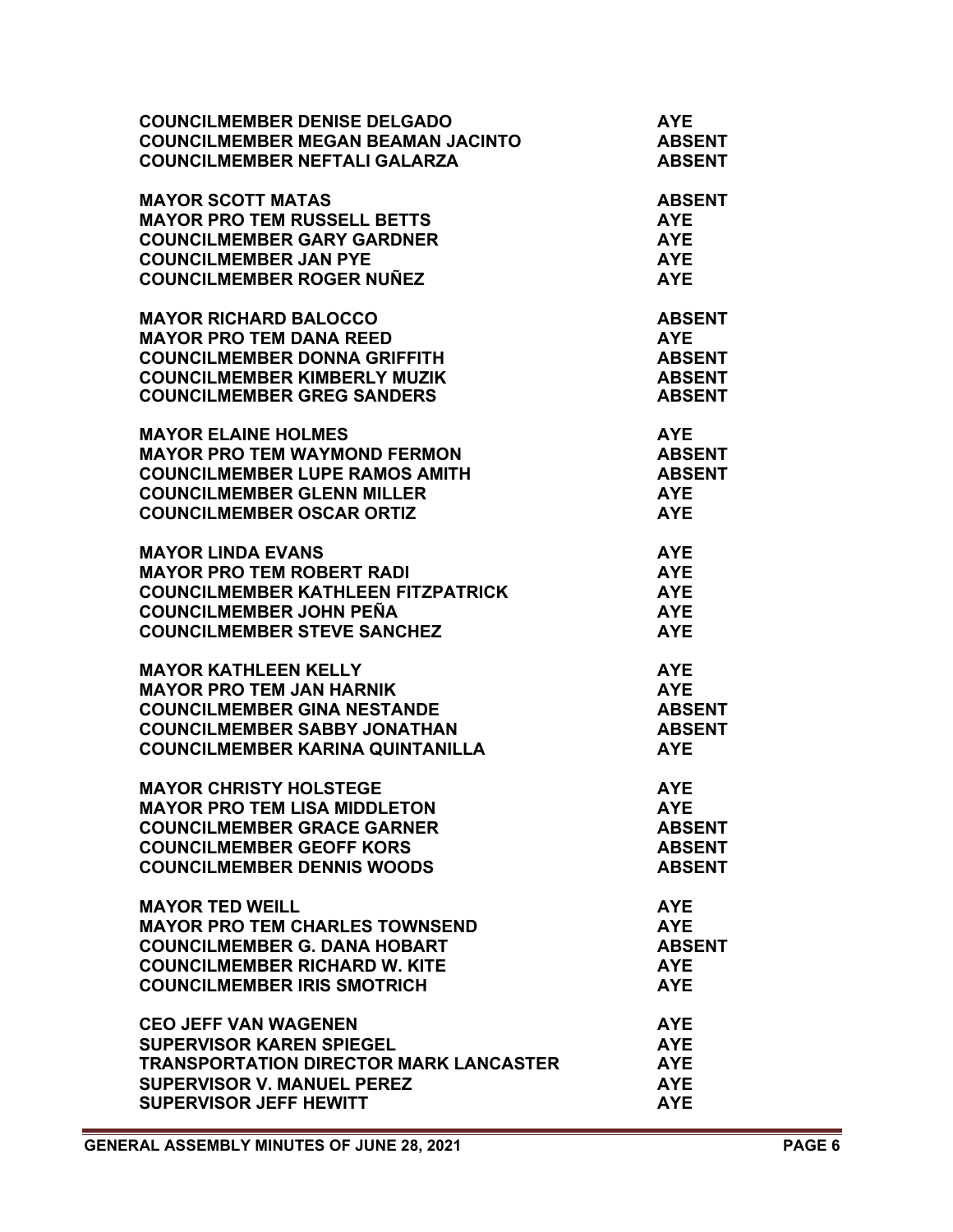| TRIBAL CHAIR JEFF L. GRUBBE                  | <b>AYE</b>    |
|----------------------------------------------|---------------|
| <b>TRIBAL VICE-CHAIR REID MILANOVICH</b>     | <b>AYE</b>    |
| <b>TRIBAL SEC/TREAS VINCENT GONZALES III</b> | <b>ABSENT</b> |
| <b>TRIBAL MEMBER JESSICA NORTE</b>           | <b>AYE</b>    |
| TRIBAL MEMBER JOHN R. PRECKWINKLE III        | <b>AYE</b>    |
| <b>TRIBAL CHAIR DOUGLAS WELMAS</b>           | <b>AYE</b>    |
| TRIBAL VICE CHAIR SAN JUANITA CALLAWAY       | <b>ABSENT</b> |
| <b>TRIBAL SEC/TREAS HELEN RUTH CALLAWAY</b>  | <b>ABSENT</b> |
| <b>TRIBAL LIAISON ALEXIS NICHOLS</b>         | <b>ABSENT</b> |
| TRIBAL MEMBER AT LARGE BRENDA SOULLIERE      | <b>AYE</b>    |
| <b>TRIBAL CHAIR THOMAS TORTEZ</b>            | <b>ABSENT</b> |
| <b>TRIBAL VICE CHAIR JOSEPH MIRELEZ</b>      | <b>AYE</b>    |
| <b>TRIBAL TREASURER ROSEMARIE MORREO</b>     | <b>AYE</b>    |
| <b>TRIBAL SECRETARY ALTRENA SATILLANES</b>   | <b>ABSENT</b> |
| <b>TRIBAL MEMBER RICHIE LOPEZ</b>            | <b>AYE</b>    |

#### **B. CVAG Officer Rotation for FY 2021/2022 –** Joanna Stueckle

The staff report was presented to the General Assembly.

**IT WAS MOVED BY THE CITY OF CATHEDRAL CITY AND SECONDED BY THE CITY OF BLYTHE TO ELECT THE REPRESENTATIVE FROM THE CITY OF PALM SPRINGS TO SERVE AS FY 2021/2022 CHAIR AND THE REPRESENTATIVE FROM THE CITY OF COACHELLA TO SERVE AS FY 2021/2022 VICE CHAIR.**

**THE MOTION CARRIED WITH 44 AYES AND 26 MEMBERS ABSENT.**

| <b>MAYOR DALE REYNOLDS</b>                | <b>AYE</b>    |
|-------------------------------------------|---------------|
| <b>VICE MAYOR JOSEPH DECONINCK</b>        | <b>ABSENT</b> |
| <b>COUNCILMEMBER JOSEPH HALBY III</b>     | <b>ABSENT</b> |
| <b>COUNCILMEMBER JOHNNY RODRIGUEZ</b>     | <b>ABSENT</b> |
| <b>COUNCILMEMBER SAM BURTON</b>           | <b>ABSENT</b> |
| <b>MAYOR RAYMOND GREGORY</b>              | <b>AYE</b>    |
| <b>MAYOR PRO TEM ERNESTO GUTIERREZ</b>    | <b>AYE</b>    |
| <b>COUNCILMEMBER MARK CARNEVALE</b>       | <b>AYE</b>    |
| <b>COUNCILMEMBER NANCY ROSS</b>           | <b>AYE</b>    |
| <b>COUNCILMEMBER RITA LAMB</b>            | <b>AYE</b>    |
| <b>MAYOR STEVEN HERNANDEZ</b>             | <b>AYE</b>    |
| <b>MAYOR PRO TEM JOSIE GONZALEZ</b>       | <b>ABSENT</b> |
| <b>COUNCILMEMBER DENISE DELGADO</b>       | <b>AYE</b>    |
| <b>COUNCILMEMBER MEGAN BEAMAN JACINTO</b> | <b>ABSENT</b> |
| <b>COUNCILMEMBER NEFTALI GALARZA</b>      | <b>ABSENT</b> |
| <b>MAYOR SCOTT MATAS</b>                  | <b>ABSENT</b> |
| <b>MAYOR PRO TEM RUSSELL BETTS</b>        | <b>AYE</b>    |
| <b>COUNCILMEMBER GARY GARDNER</b>         | <b>AYE</b>    |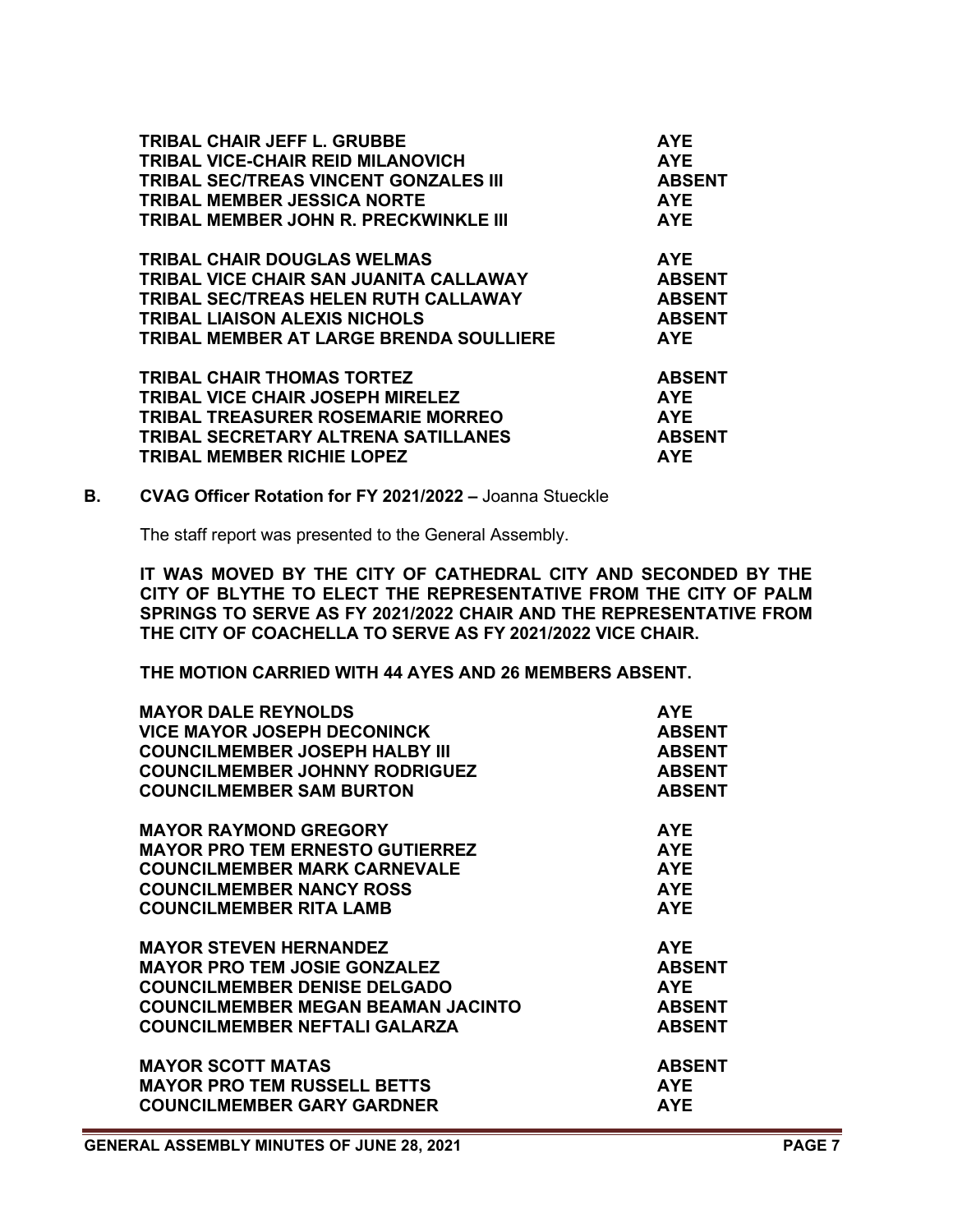| <b>COUNCILMEMBER JAN PYE</b>                  | <b>AYE</b>    |
|-----------------------------------------------|---------------|
| <b>COUNCILMEMBER ROGER NUÑEZ</b>              | <b>AYE</b>    |
| <b>MAYOR RICHARD BALOCCO</b>                  | <b>ABSENT</b> |
| <b>MAYOR PRO TEM DANA REED</b>                | <b>AYE</b>    |
| <b>COUNCILMEMBER DONNA GRIFFITH</b>           | <b>ABSENT</b> |
| <b>COUNCILMEMBER KIMBERLY MUZIK</b>           | <b>ABSENT</b> |
| <b>COUNCILMEMBER GREG SANDERS</b>             | <b>ABSENT</b> |
| <b>MAYOR ELAINE HOLMES</b>                    | <b>AYE</b>    |
| <b>MAYOR PRO TEM WAYMOND FERMON</b>           | <b>ABSENT</b> |
| <b>COUNCILMEMBER LUPE RAMOS AMITH</b>         | <b>ABSENT</b> |
| <b>COUNCILMEMBER GLENN MILLER</b>             | <b>AYE</b>    |
| <b>COUNCILMEMBER OSCAR ORTIZ</b>              | <b>AYE</b>    |
| <b>MAYOR LINDA EVANS</b>                      | <b>AYE</b>    |
| <b>MAYOR PRO TEM ROBERT RADI</b>              | <b>AYE</b>    |
| <b>COUNCILMEMBER KATHLEEN FITZPATRICK</b>     | <b>AYE</b>    |
| <b>COUNCILMEMBER JOHN PEÑA</b>                | <b>AYE</b>    |
| <b>COUNCILMEMBER STEVE SANCHEZ</b>            | <b>AYE</b>    |
| <b>MAYOR KATHLEEN KELLY</b>                   | <b>AYE</b>    |
| <b>MAYOR PRO TEM JAN HARNIK</b>               | <b>AYE</b>    |
| <b>COUNCILMEMBER GINA NESTANDE</b>            | <b>ABSENT</b> |
| <b>COUNCILMEMBER SABBY JONATHAN</b>           | <b>ABSENT</b> |
| <b>COUNCILMEMBER KARINA QUINTANILLA</b>       | <b>AYE</b>    |
| <b>MAYOR CHRISTY HOLSTEGE</b>                 | <b>AYE</b>    |
| <b>MAYOR PRO TEM LISA MIDDLETON</b>           | <b>AYE</b>    |
| <b>COUNCILMEMBER GRACE GARNER</b>             | <b>ABSENT</b> |
| <b>COUNCILMEMBER GEOFF KORS</b>               | <b>ABSENT</b> |
| <b>COUNCILMEMBER DENNIS WOODS</b>             | <b>ABSENT</b> |
| <b>MAYOR TED WEILL</b>                        | <b>AYE</b>    |
| <b>MAYOR PRO TEM CHARLES TOWNSEND</b>         | <b>AYE</b>    |
| COUNCILMEMBER G. DANA HOBART                  | <b>ABSENT</b> |
| <b>COUNCILMEMBER RICHARD W. KITE</b>          | AYE.          |
| <b>COUNCILMEMBER IRIS SMOTRICH</b>            | <b>AYE</b>    |
| <b>CEO JEFF VAN WAGENEN</b>                   | <b>AYE</b>    |
| <b>SUPERVISOR KAREN SPIEGEL</b>               | <b>AYE</b>    |
| <b>TRANSPORTATION DIRECTOR MARK LANCASTER</b> | <b>AYE</b>    |
| <b>SUPERVISOR V. MANUEL PEREZ</b>             | <b>AYE</b>    |
| <b>SUPERVISOR JEFF HEWITT</b>                 | <b>AYE</b>    |
| <b>TRIBAL CHAIR JEFF L. GRUBBE</b>            | <b>AYE</b>    |
| <b>TRIBAL VICE-CHAIR REID MILANOVICH</b>      | <b>AYE</b>    |
| TRIBAL SEC/TREAS VINCENT GONZALES III         | <b>ABSENT</b> |
| <b>TRIBAL MEMBER JESSICA NORTE</b>            | <b>AYE</b>    |
| TRIBAL MEMBER JOHN R. PRECKWINKLE III         | <b>AYE</b>    |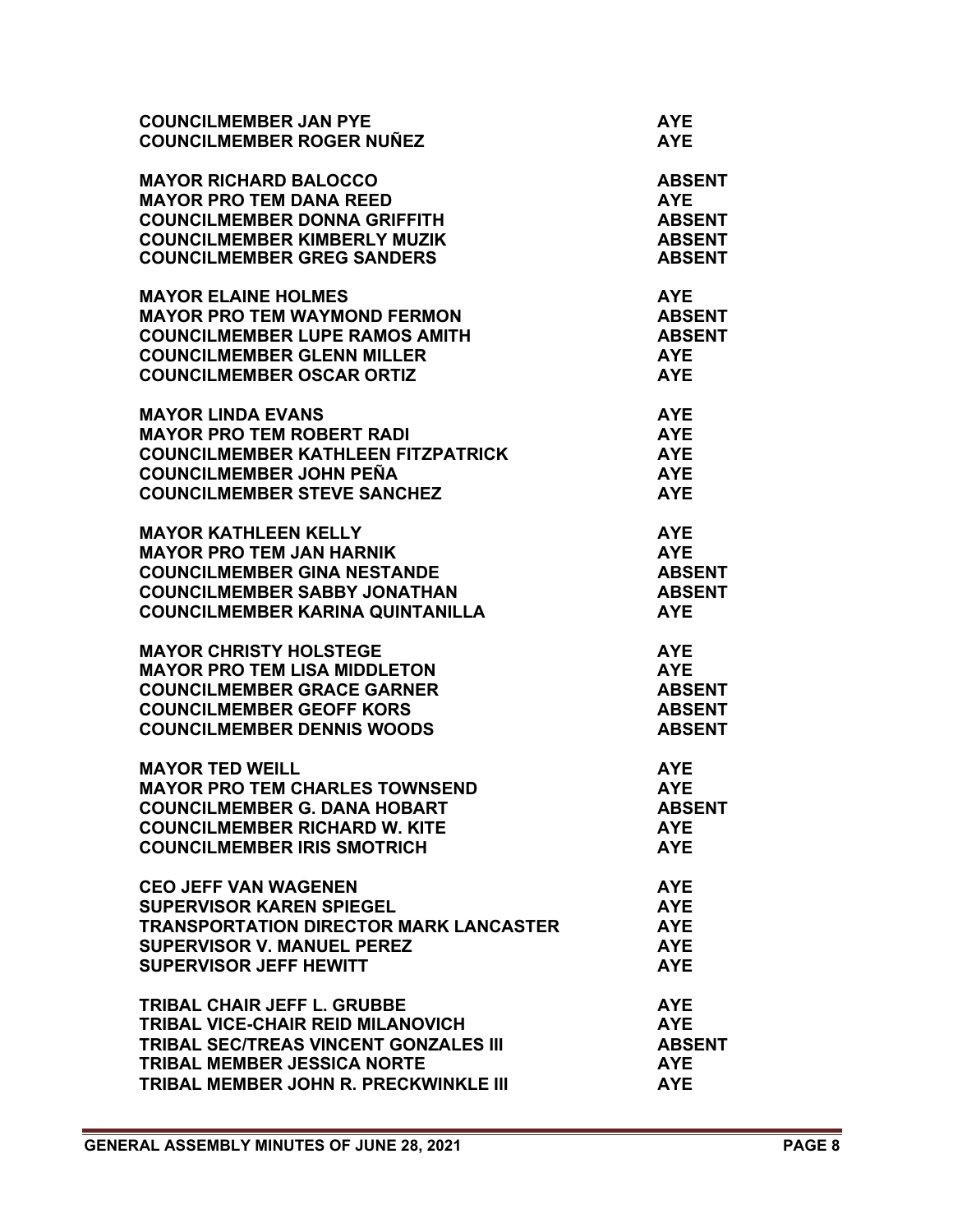| <b>TRIBAL CHAIR DOUGLAS WELMAS</b>         | <b>AYE</b>    |
|--------------------------------------------|---------------|
| TRIBAL VICE CHAIR SAN JUANITA CALLAWAY     | <b>ABSENT</b> |
| TRIBAL SEC/TREAS HELEN RUTH CALLAWAY       | <b>ABSENT</b> |
| <b>TRIBAL LIAISON ALEXIS NICHOLS</b>       | <b>ABSENT</b> |
| TRIBAL MEMBER AT LARGE BRENDA SOULLIERE    | <b>AYE</b>    |
| <b>TRIBAL CHAIR THOMAS TORTEZ</b>          | <b>ABSENT</b> |
| <b>TRIBAL VICE CHAIR JOSEPH MIRELEZ</b>    | <b>AYE</b>    |
| <b>TRIBAL TREASURER ROSEMARIE MORREO</b>   | <b>AYE</b>    |
| <b>TRIBAL SECRETARY ALTRENA SATILLANES</b> | <b>ABSENT</b> |
| <b>TRIBAL MEMBER RICHIE LOPEZ</b>          | <b>AYE</b>    |

#### **8. PRESENTATION AND SPECIAL RECOGNITION**

#### **A. "Where is this & can you find Chair Miller?" Game & Photos**

The first place winner of the game was Councilmember John Peña. Second place winner was Mayor Pro Tem Jan Harnik.

#### **B. Chairman Acknowledgement Presentation – Tom Kirk**

Mr. Kirk thanked Chair Miller for his dedication and leadership. In appreciation, CVAG presented Chair Miller with a customized map that highlights CVAG boundaries.

#### **9. PUBLIC COMMENTS ON NON-AGENDA ITEMS**

There were no public comments.

#### **10. ANNOUNCEMENTS**

Upcoming Meetings:

**Executive Committee –** Monday, September 27, 2021, 4:30 p.m. in CVAG Suite 119, pending State's guidance and finalization of logistics.

#### **11. ADJOURNMENT**

With no further business, Incoming Chair Christy Holstege adjourned the meeting at 6:59 p.m.

Respectfully submitted,

#### *Joanna Stueckle*

Joanna Stueckle Executive Assistant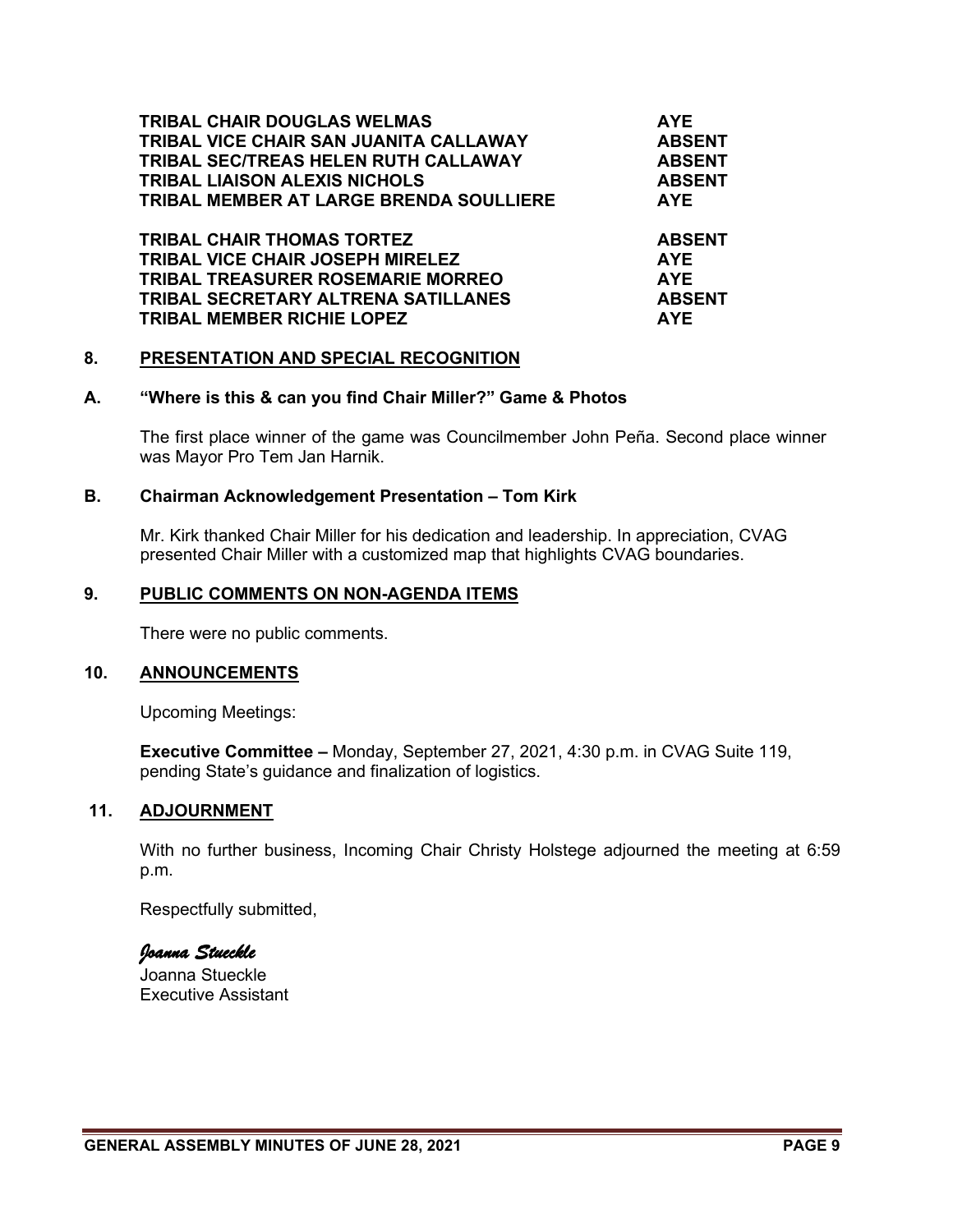<span id="page-13-0"></span>ITEM 7A

# **Coachella Valley Association of Governments General Assembly June 27, 2022**



# **STAFF REPORT**

#### **Subject: CVAG Fiscal Year 2022/23 Budget**

**Contact:** Claude T. Kilgore, Director of Finance/Administration [\(ckilgore@cvag.org\)](mailto:ckilgore@cvag.org)

#### **Recommendation: Approve Resolution No. 2022-005 adopting CVAG's 2022/23 Fiscal Year Annual Budget, Salary Schedule, and Allocated Positions**

**Executive Committee:** This item will be considered at the June 27, 2022 Executive Committee meeting and the result will be reported verbally during the General Assembly meeting.

**Finance Committee:** Approved moving the proposed FY 2022/2023 budget forward to the Executive Committee for review and consideration (Meeting of May 31)

**Background**: The CVAG Finance Committee met on May 31 to review CVAG's preliminary budget for the Fiscal Year 2022/23. Following this, staff presented an in-depth review of the budget to the Executive Committee on June 6, 2022. With the exception of updating the document to reflect the new name of the Cabazon Band of Cahuilla Indians, staff did not receive any additional comments or updates since the meeting.

The budget is now being presented to the General Assembly for adoption. It also will be presented to the Executive Committee for a recommendation, which meets prior to the General Assembly on June 27, 2022.

CVAG staff notes that, due to timing of when the draft budget was finalized and distributed to Committees and the Fiscal Year 2020/21 audited financial statements were issued, there are minor differences in FY2020/21 actuals as presented for informational and comparative purposes within the budget book. These items included expenses recorded in FY 2020/21 column for CV Link and CV Sync, as well as revenue for Desert Community Energy (DCE) that would net out in FY 2021/22 estimated column. As these items net out in the estimated FY 2021/22 column provided for comparative purposes, they in no way affect any FY 2022/23 budgeted figures previously presented.

The CVAG Fiscal Year 2022/23 Budget can be found online:

[https://cvag.org/library/pdf\\_files/admin/CVAG%20Financials%20Reports%20FY\\_2022\\_2023/C](https://cvag.org/library/pdf_files/admin/CVAG%20Financials%20Reports%20FY_2022_2023/CVAG_Budget20222023.pdf) [VAG\\_Budget20222023.pdf](https://cvag.org/library/pdf_files/admin/CVAG%20Financials%20Reports%20FY_2022_2023/CVAG_Budget20222023.pdf)

**Fiscal Analysis**: The fiscal analysis is included within the budget itself.

**Attachment:** CVAG Resolution No. 2022-005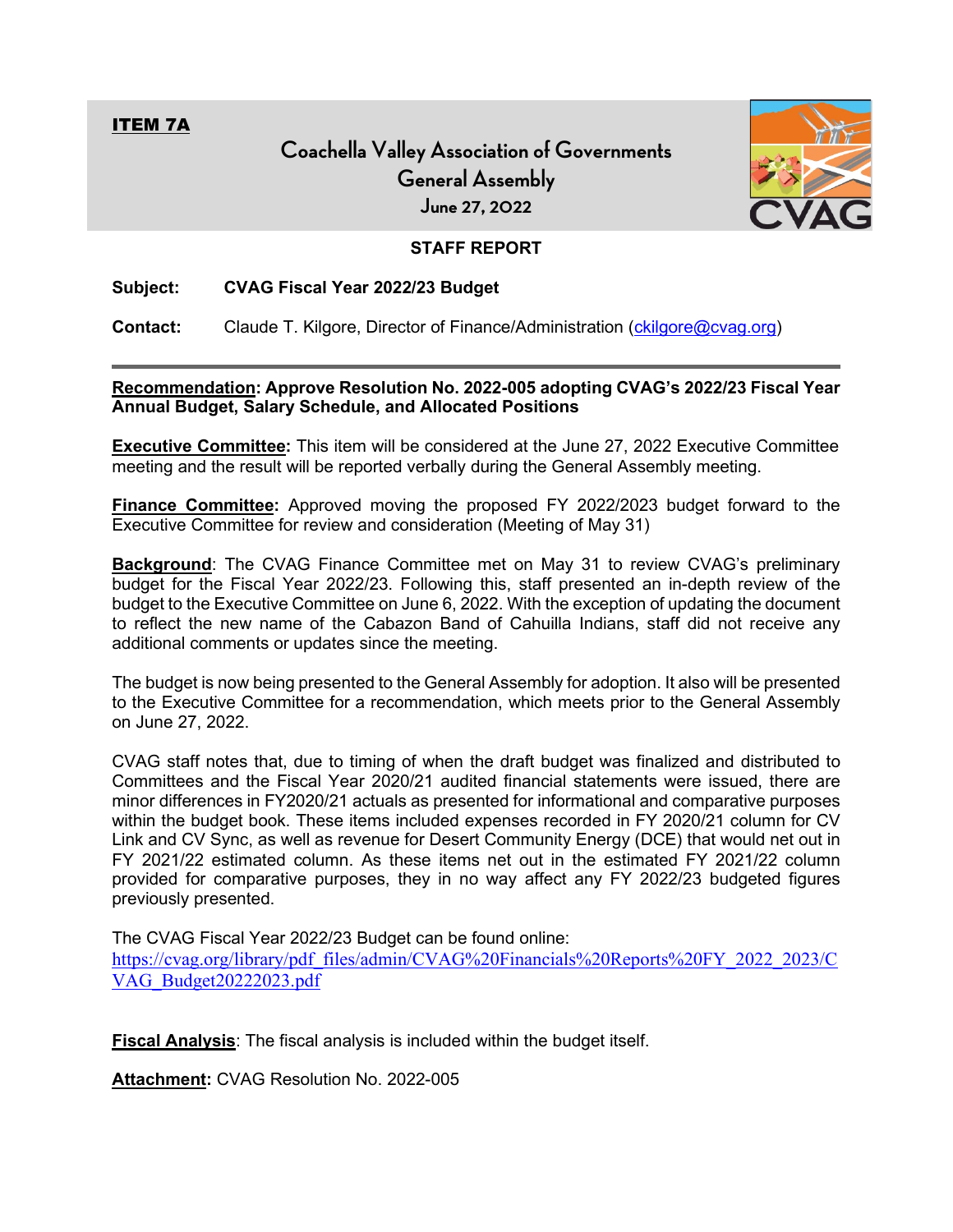# **RESOLUTION NO. 2022-005**

# **A RESOLUTION OF THE GENERAL ASSEMBLY OF THE COACHELLA VALLEY ASSOCIATION OF GOVERNMENTS ADOPTING THE FISCAL YEAR 2022/23 ANNUAL BUDGET, SALARY SCHEDULE, AND ALLOCATED POSITIONS**

THE GENERAL ASSEMBLY OF THE COACHELLA VALLEY ASSOCIATION OF GOVERNMENTS DOES HEREBY FIND, RESOLVE, AND ORDER AS FOLLOWS:

**WHEREAS**, the Coachella Valley Association of Governments was established under Joint Powers Agreement established on or about November 1973 under and pursuant to Government Code Section 6500 et seq. and other pertinent provisions of law; and

**WHEREAS**, under Section 4.1 of the Joint Powers Agreement as amended, the General Assembly shall adopt an annual budget for the ensuing fiscal year; and

**WHEREAS**, this budget pertains to Fiscal Year July 1, 2022, through June 30, 2023; and

**WHEREAS**, the Administrative/Personnel Committee and the Executive Committee have recommended an 8.6 percent cost of living increase effective July 1, 2022 on the existing base membership dues for the current fiscal year; and

**WHEREAS**, the Administrative/Personnel Committee and the Executive Committee have recommended a 3.5 percent cost of living increase to the Fiscal Year 2021/22 salary schedule effective July 1, 2022, inclusive of positions created during the 2021/22 fiscal year; and

**WHEREAS**, CVAG is undertaking a Classification and Total Compensation Study that will be presented to the CVAG Administrative/Personnel Committee on or about September 2022 with recommendations concerning the salary schedule and allocation of CVAG personnel positions; and

**WHEREAS**, CVAG's Executive Committee has delegated to its Administrative/ Personnel Committee the task of implementing the Classification and Total Compensation Study; and

**WHEREAS**, the Fiscal Year 2022/23 Budget was presented to the General Assembly at a duly noticed public meeting for its consideration and adoption.

#### **NOW THEREFORE BE IT RESOLVED** as follows:

- 1. The General Assembly adopts the Fiscal Year 2022/23 Annual Budget.
- 2. The General Assembly adopts the CVAG Salary Schedule and allocation of positions as presented in the 2021/2022 Fiscal Year budget plus a 3.5% cost of living adjustment.
- 3. The General Assembly acknowledges that the Administrative/Personnel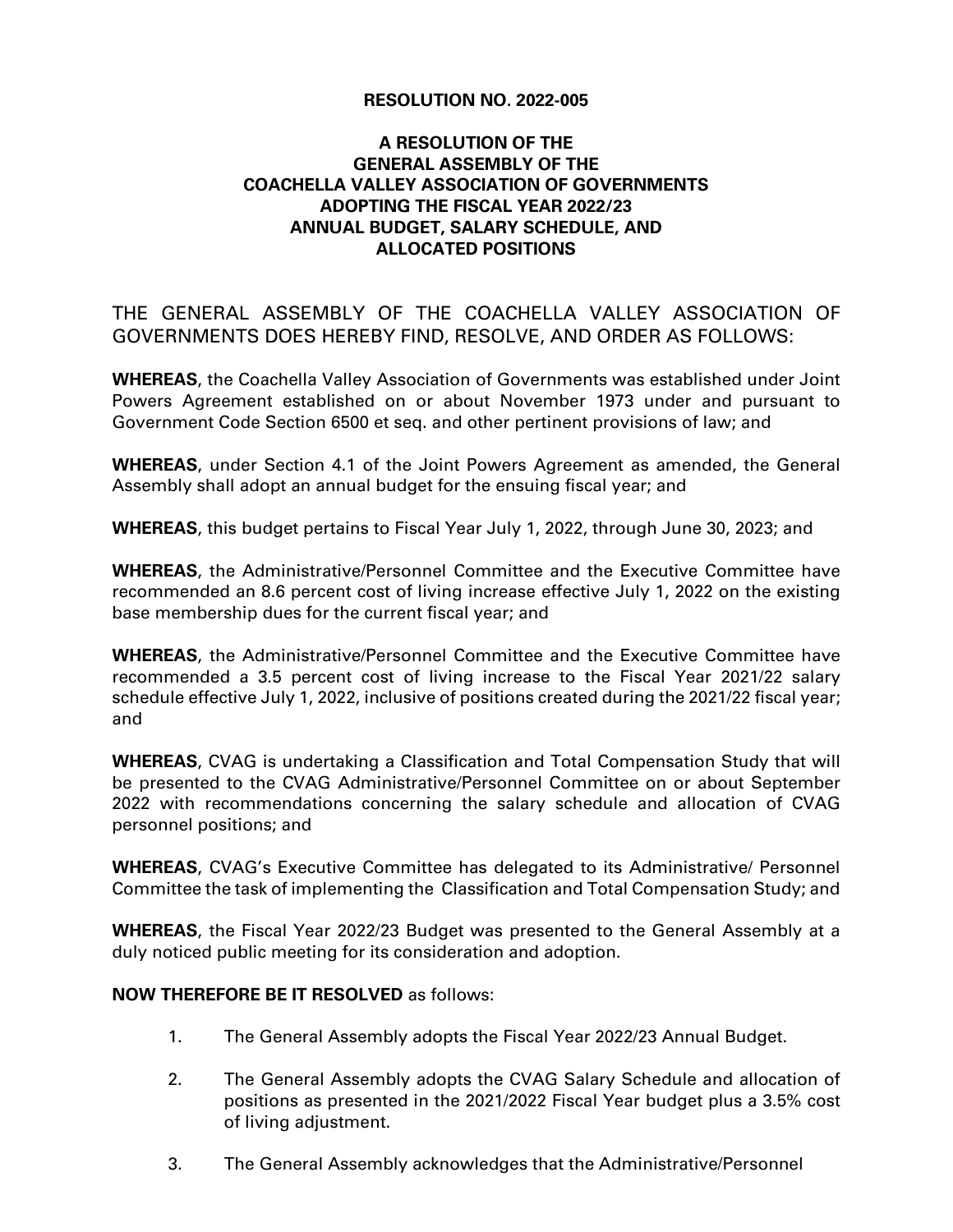Committee is empowered to and may modify the personnel classification system and the salary schedule based on the outcome of the Classification and Total Compensation Study within the limits of the personnel expenses as set forth on the Overall Agency Summary in the Fiscal Overview on page 19 under budget line "Salaries" of the Fiscal Year 2022/23 Annual Budget.

PASSED AND ADOPTED, by the General Assembly of the Coachella Valley Association of Governments, County of Riverside, State of California on June 27, 2022.

By: **\_\_\_\_\_\_\_\_\_\_\_\_\_\_\_\_\_\_\_\_\_\_\_\_\_\_\_\_** Witnessed By: **\_\_\_\_\_\_\_\_\_\_\_\_\_\_\_\_\_\_\_\_\_\_\_\_\_\_\_\_**

**Christy Gilbert Holstege, Esq Tom Kirk** CVAG Chair Executive Director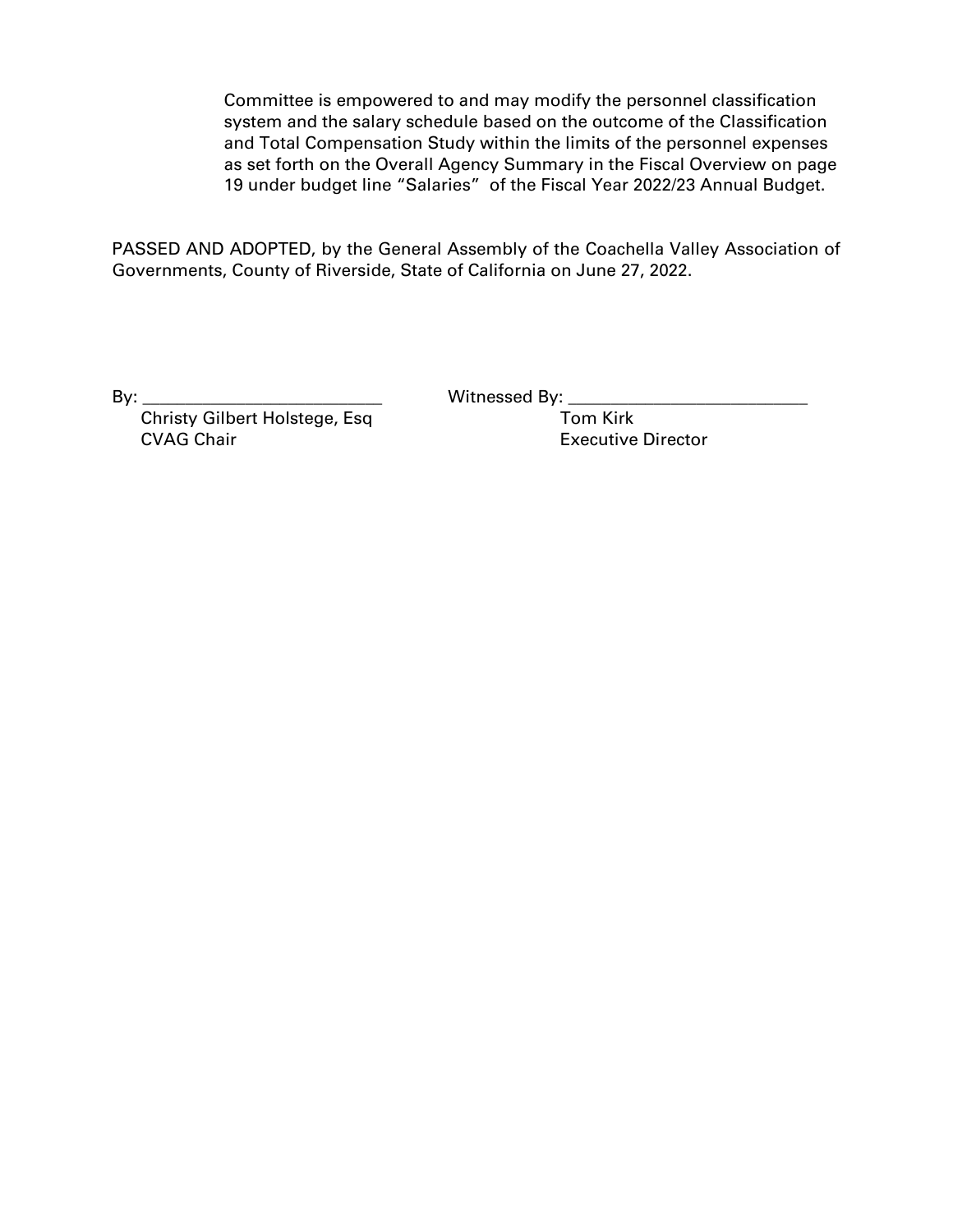<span id="page-16-0"></span>ITEM 7B

**Coachella Valley Association of Governments General Assembly June 27, 2022**



#### **STAFF REPORT**

#### **Subject: CVAG Officer Rotation for FY 2022/2023**

**Contact:** Jennifer Nelson, Executive Assistant/ Clerk [\(jnelson@cvag.org\)](mailto:jnelson@cvag.org)

**Recommendation: Elect the representative from the City of Coachella to serve as FY 2022/2023 Chair and the representative from the City of Desert Hot Springs to serve as FY 2022/2023 Vice Chair**

**Executive Committee:** This item will be considered at the June 27, 2022 Executive Committee meeting and the result will be reported verbally during the General Assembly meeting.

**Background:** The CVAG Executive Committee annually provides a nomination for the CVAG officers to the General Assembly, which meets each June. In 2019, the CVAG Executive Committee discussed the need for a more formal process of choosing the incoming officers. This led to an update to the CVAG By-Laws, which established a rotation that would elect a member jurisdiction's representative rather than a specific individual. The By-Laws also state that *"Based on a recommendation of the Administrative/Personnel Committee, the Executive Committee may in making its nominations deviate from the strict rotation set forth above if determined to be in CVAG's best interests."*

CVAG's officers are now based on jurisdiction and not individual elected officials. The rotation was last updated at the 2021 General Assembly meeting to reflect additional tribal members. The approved rotation is as follows: *Agua Caliente Band of Cahuilla Indians, Indio, Cabazon Band of Mission Indians, Torres Martinez Desert Cahuilla Indians, Twenty-Nine Palms Band of Mission Indians, Palm Springs, Coachella, Desert Hot Springs, Rancho Mirage, Riverside County's Fourth Supervisorial District, Blythe, La Quinta, Palm Desert, Cathedral City, Indian Wells, Riverside County's Fifth Supervisorial District.*

CVAG's current officers are the representative from the City of Palm Springs serving as CVAG Chair and the representative from the City of Coachella serving as Vice Chair.

The By-laws include a stipulation that requires 75 percent attendance or more of the Executive Committee meetings "in the previous year." The City of Coachella has missed one Executive Committee meeting held in this fiscal year, and the City of Desert Hot Springs has had perfect attendance – meaning both meet the threshold. This item was presented to the Administrative/Personnel Committee at its April 2022 meeting, and the Committee confirmed the representative from the City of Coachella should serve as FY 2022/2023 Chair and the representative from the City of Desert Hot Springs should serve as the FY 2022/2023 Vice Chair.

This item will be considered by the Executive Committee on June 27. The meeting is held prior to the General Assembly, and the Executive Committee's nomination will be reported verbally during the General Assembly meeting.